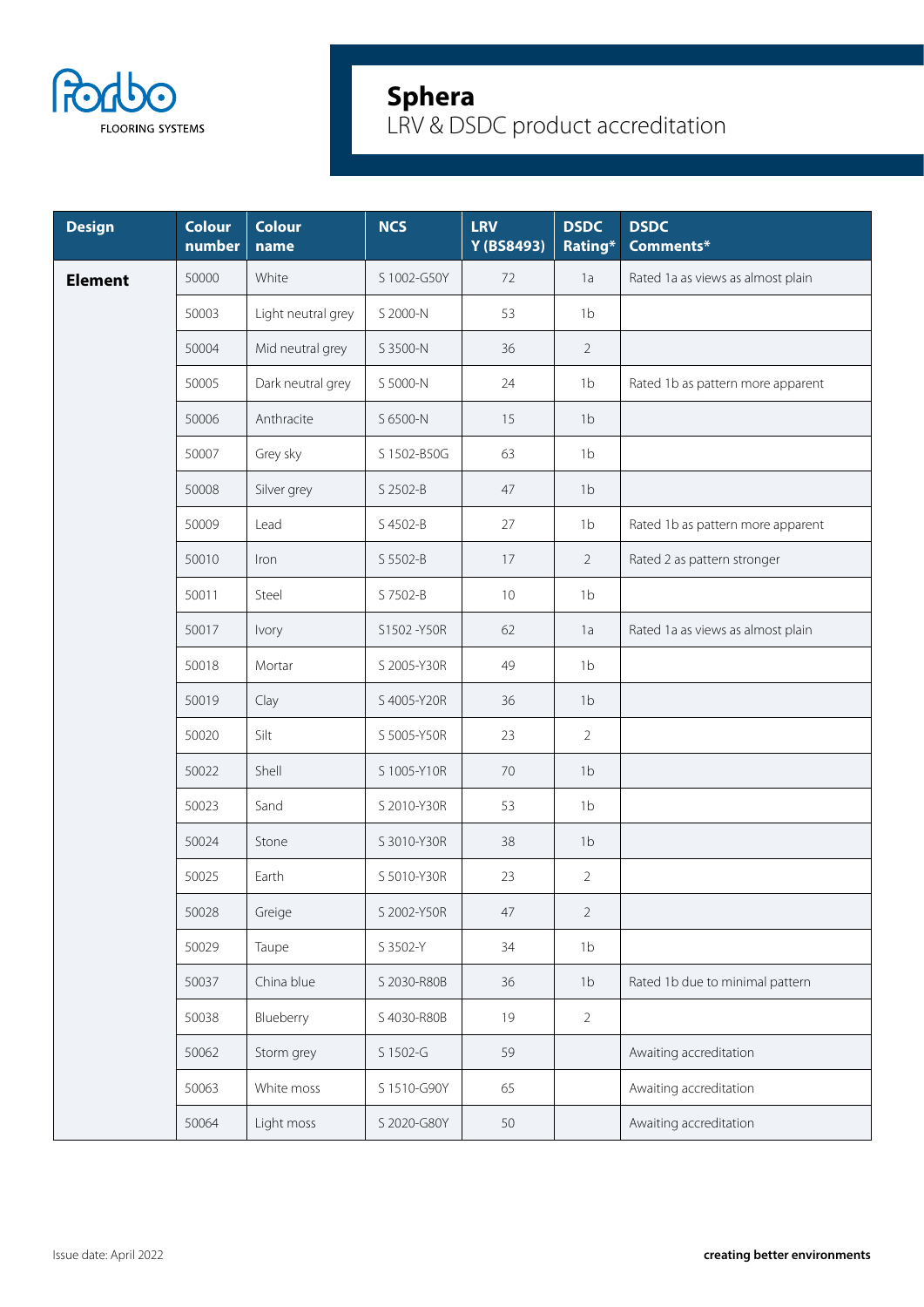

| <b>Design</b>  | <b>Colour</b><br>number | <b>Colour</b><br>name | <b>NCS</b>  | <b>LRV</b><br>Y (BS8493) | <b>DSDC</b><br>Rating* | <b>DSDC</b><br>Comments* |
|----------------|-------------------------|-----------------------|-------------|--------------------------|------------------------|--------------------------|
| <b>Element</b> | 50065                   | Moss                  | S 3020-G90Y | 38                       |                        |                          |
|                | 50066                   | Flax                  | S 4020-Y10R | 27                       |                        |                          |
|                | 50067                   | Straw                 | S 1020-G80Y | 71                       |                        |                          |
|                | 50068                   | Hay                   | S 2030-G90Y | 47                       |                        |                          |
|                | 50069                   | Dark moss             | S 5020-G90Y | 21                       |                        |                          |
|                | 50070                   | Soft violet           | S 2005-R20B | 47                       |                        |                          |
|                | 50071                   | Violet                | S 4010-R10B | 27                       |                        |                          |
|                | 50072                   | Light peach           | S 1505-Y50R | 62                       |                        |                          |
|                | 50073                   | Peach                 | S 2020-Y80R | 41                       |                        |                          |
|                | 50074                   | Dark peach            | S 3020-Y80R | 32                       |                        |                          |
|                | 50075                   | Hibiscus              | S 4030-Y80R | 18                       |                        |                          |
|                | 50076                   | Pastel kelp           | S 1005-G10Y | 66                       |                        |                          |
|                | 50077                   | Kelp                  | S 4010-B90G | 28                       |                        |                          |
|                | 50078                   | Dark kelp             | S 6010-B90G | 17                       |                        | Awaiting accreditation   |
|                | 50079                   | Lagoon                | S 2005-B    | 51                       |                        |                          |
|                | 50080                   | Reef green            | S 4020-B10G | 24                       |                        |                          |
|                | 50081                   | Ocean                 | S 5030 - B  | 13                       |                        |                          |
|                | 50082                   | Lavender grey         | S 4020-R80B | 23                       |                        |                          |
|                | 51018                   | Contrast mortar       | S 2005-Y50R | 49                       |                        |                          |
|                | 51054                   | Contrast amber        | S 2040-Y    | 54                       |                        |                          |
|                | 51078                   | Contrast kelp         | S 6010-B90G | $17 \,$                  |                        |                          |
|                | 51004                   | Contrast mid grey     | S 2500-N    | 51                       |                        |                          |
|                | 51005                   | Contrast dark grey    | S 4502-G    | 32                       |                        |                          |
|                | 51001                   | Contrast black        | S 7502-B    | $\,8\,$                  |                        |                          |
|                | 51037                   | Contrast China blue   | S 3020-R90B | 38                       |                        |                          |
|                | 51023                   | Contrast sand         | S 2010-Y20R | 51                       |                        |                          |
|                | 51073                   | Contrast peach        | S 2020-Y80R | 45                       |                        |                          |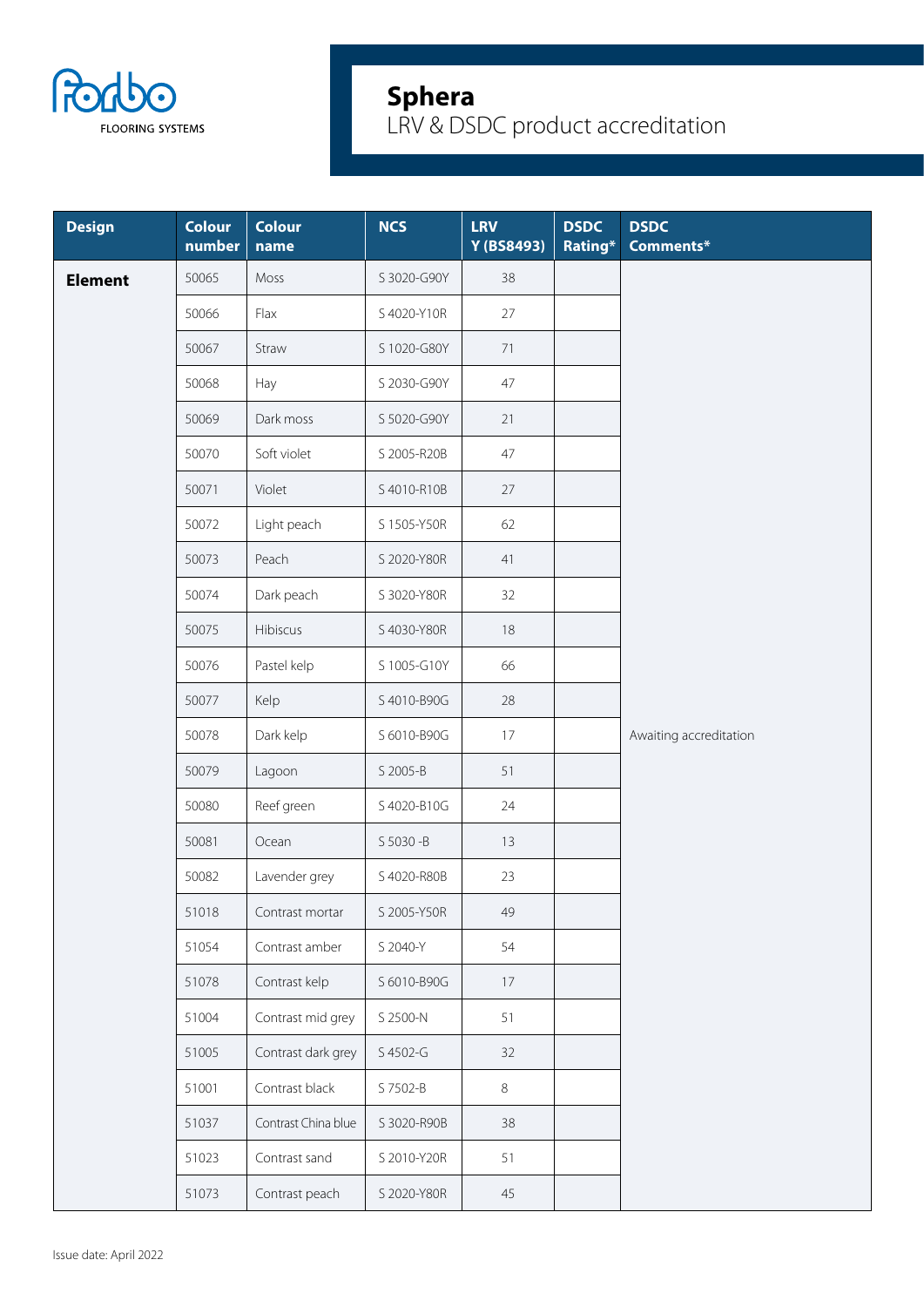

| <b>Design</b>    | <b>Colour</b><br>number | <b>Colour</b><br>name | <b>NCS</b>  | <b>LRV</b><br>Y (BS8493) | <b>DSDC</b><br>Rating* | <b>DSDC</b><br>Comments*                                                                                                                                                                                          |
|------------------|-------------------------|-----------------------|-------------|--------------------------|------------------------|-------------------------------------------------------------------------------------------------------------------------------------------------------------------------------------------------------------------|
| <b>Energetic</b> | 50201                   | Yellow                | S 1060-G90Y | 64                       | $\times$               |                                                                                                                                                                                                                   |
|                  | 50202                   | Concrete              | S 3502-G    | 38                       | X                      | Rated unsuitable due to clearly                                                                                                                                                                                   |
|                  | 50204                   | Deep sea              | S 5020-B    | 17                       | X                      | contrasting holographic chips which<br>could be perceived by someone with<br>dementia or a visual impairment as<br>holes or something to pick which can<br>lead to hesitation, high stepping &<br>potential falls |
|                  | 50209                   | Nutmeg                | S 4010-Y30R | 31                       | $\times$               |                                                                                                                                                                                                                   |
|                  | 50210                   | Mandarin              | S 1070-Y20R | 40                       | X                      |                                                                                                                                                                                                                   |
|                  | 50211                   | Stone                 | S 2502-Y    | 49                       | $\times$               |                                                                                                                                                                                                                   |
|                  | 50214                   | Lime                  | S 1060-G60Y | 55                       | $\times$               |                                                                                                                                                                                                                   |
|                  | 50215                   | Ebony                 | S 7000-N    | 14                       | $\overline{2}$         | Rated 2 as the chips are tonally closer<br>to the background colour than on<br>other colourways                                                                                                                   |
|                  | 50216                   | Pigeon                | S 4502-G    | 26                       | $\times$               |                                                                                                                                                                                                                   |
|                  | 50217                   | Mystic blue           | S 3020-B10G | 35                       | X                      |                                                                                                                                                                                                                   |
|                  | 50219                   | Dolphin               | S 5005-R20B | 24                       | X                      |                                                                                                                                                                                                                   |
|                  | 50221                   | Linen                 | S 2005-Y    | 56                       | X                      | Rated unsuitable due to clearly                                                                                                                                                                                   |
|                  | 50225                   | Masala                | S 5020-Y50R | 21                       | $\times$               | contrasting holographic chips which<br>could be perceived by someone with<br>dementia or a visual impairment as<br>holes or something to pick which can<br>lead to hesitation, high stepping &<br>potential falls |
|                  | 50231                   | Rosebud               | S 1015-Y70R | 61                       | X                      |                                                                                                                                                                                                                   |
|                  | 50233                   | Swedish grey          | S 2005-G20Y | 55                       | X                      |                                                                                                                                                                                                                   |
|                  | 50234                   | Lilac                 | S 1510-R40B | 56                       | $\times$               |                                                                                                                                                                                                                   |
|                  | 50236                   | Thyme                 | S 4010-G30Y | 30                       | X                      |                                                                                                                                                                                                                   |
|                  | 50239                   | Ice                   | S 1515-B    | 58                       | X                      |                                                                                                                                                                                                                   |
|                  | 50241                   | Madder red            | S 1580-Y80R | 16                       | X                      |                                                                                                                                                                                                                   |
|                  | 50242                   | Malachite             | S 5030-G    | 14                       | $\overline{2}$         | Rated 2 as the chips are tonally closer<br>to the background colour than on<br>other colourways                                                                                                                   |
|                  | 51202                   | Vivid concrete        | S 3502-G    | 38                       | X                      |                                                                                                                                                                                                                   |
|                  | 51207                   | Vivid denim           | S 6020-R80B | 11                       | X                      |                                                                                                                                                                                                                   |
|                  | 51209                   | Vivid nutmeg          | S 4010-Y30R | 31                       | $\mathsf X$            |                                                                                                                                                                                                                   |
|                  | 51210                   | Vivid mandarin        | S 1070-Y20R | 40                       | X                      |                                                                                                                                                                                                                   |
|                  | 51212                   | Vivid elephant        | S 4502-Y    | 29                       | $\times$               | Rated unsuitable due to clearly                                                                                                                                                                                   |
|                  | 51231                   | Vivid rosebud         | S 1015-Y70R | 61                       | $\times$               | contrasting holographic chips which<br>could be perceived by someone with                                                                                                                                         |
|                  | 51234                   | Vivid lilac           | S 1510-R40B | 56                       | $\times$               | dementia or a visual impairment as                                                                                                                                                                                |
|                  | 51239                   | Vivid ice             | S 1515-B    | 58                       | X                      | holes or something to pick which can<br>lead to hesitation, high stepping &                                                                                                                                       |
|                  | 51242                   | Vivid malachite       | S 5030-G    | 14                       | X                      | potential falls                                                                                                                                                                                                   |
|                  | 51243                   | Vivid snow            | S 1002-G    | 79                       | X                      |                                                                                                                                                                                                                   |
|                  | 51244                   | Vivid ebony           | S 7000-N    | 14                       | X                      |                                                                                                                                                                                                                   |
|                  | 51245                   | Vivid thyme           | S 4010-G30Y | 30                       | X                      |                                                                                                                                                                                                                   |
|                  | 52202                   | Shimmer concrete      | S 3502-G    | $38\,$                   | $\mathsf X$            |                                                                                                                                                                                                                   |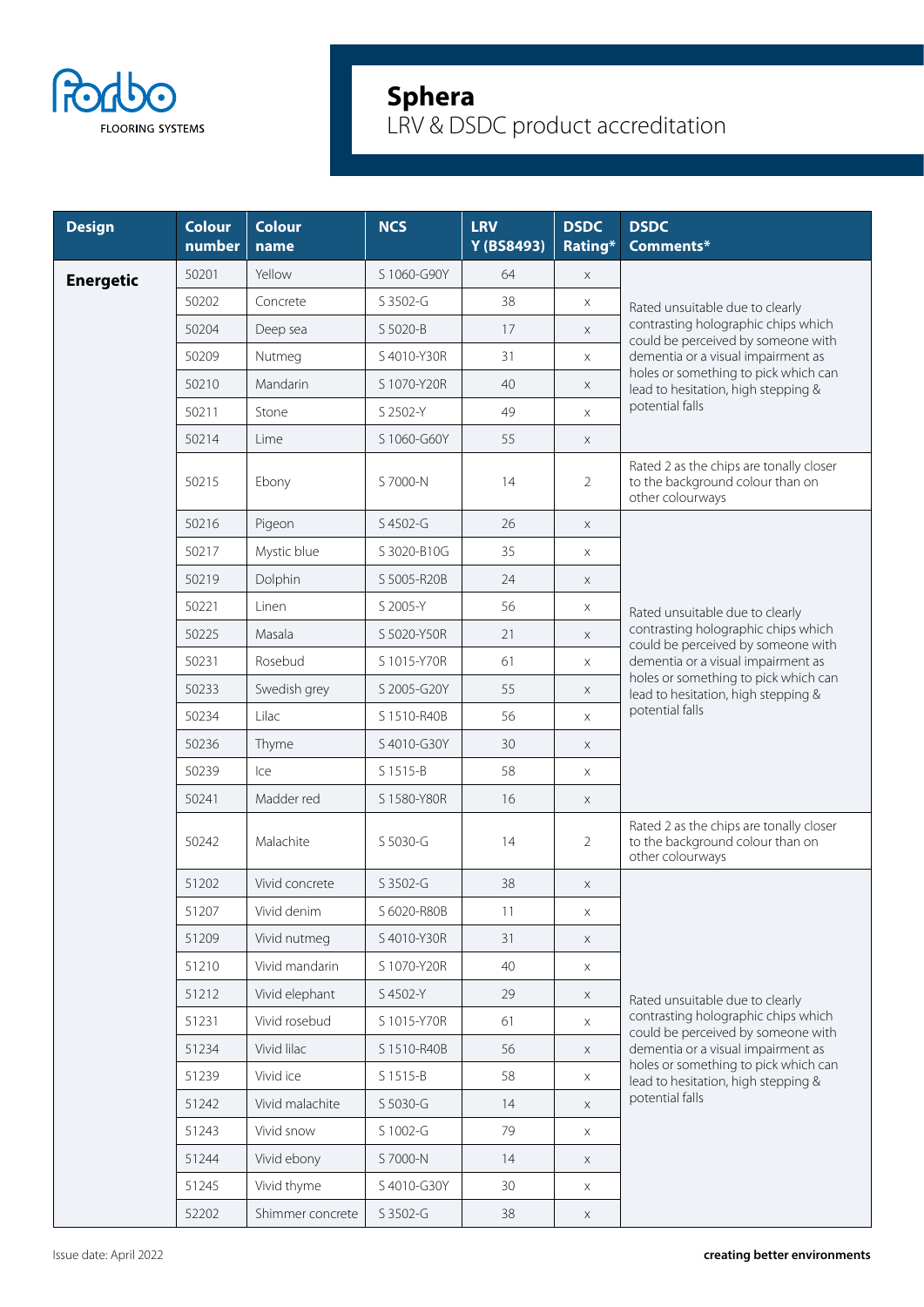

| <b>Design</b>    | <b>Colour</b><br>number | <b>Colour</b><br>name  | <b>NCS</b>  | <b>LRV</b><br>Y (BS8493) | <b>DSDC</b><br>Rating* | <b>DSDC</b><br>Comments*                                                                                                                                                                                                          |
|------------------|-------------------------|------------------------|-------------|--------------------------|------------------------|-----------------------------------------------------------------------------------------------------------------------------------------------------------------------------------------------------------------------------------|
| <b>Energetic</b> | 52215                   | Shimmer ebony          | S 7000-N    | 14                       | $\mathsf X$            |                                                                                                                                                                                                                                   |
|                  | 52216                   | Shimmer pigeon         | S 4502-G    | 26                       | X                      | Rated unsuitable due to clearly<br>contrasting holographic chips which<br>could be perceived by someone with<br>dementia or a visual impairment as<br>holes or something to pick which can<br>lead to hesitation, high stepping & |
|                  | 52217                   | Shimmer mystic<br>blue | S 3020-B10G | 35                       | $\mathsf X$            |                                                                                                                                                                                                                                   |
|                  | 52222                   | Shimmer lace           | S 0603-G80Y | 76                       | X                      |                                                                                                                                                                                                                                   |
|                  | 52225                   | Shimmer masala         | S 5020-Y50R | 21                       | $\times$               |                                                                                                                                                                                                                                   |
|                  | 52236                   | Shimmer thyme          | S 4010-G30Y | 30                       | $\times$               |                                                                                                                                                                                                                                   |
|                  | 53200                   | Confetti snow          | N/A         | 65                       | $\times$               | potential falls                                                                                                                                                                                                                   |
|                  | 53202                   | Confetti concrete      | N/A         | 33                       | X                      |                                                                                                                                                                                                                                   |
|                  | 53215                   | Confetti ebony         | N/A         | 26                       | X                      |                                                                                                                                                                                                                                   |
| <b>Elite</b>     | 50480                   | Selenite               | S 2002-G    | 55                       |                        |                                                                                                                                                                                                                                   |
|                  | 50481                   | Seiryu                 | S 3500-N    | 40                       |                        |                                                                                                                                                                                                                                   |
|                  | 50482                   | Smokey quartz          | S 6502-B    | 45                       |                        |                                                                                                                                                                                                                                   |
|                  | 50483                   | Hematite               | S 5000-N    | 25                       |                        |                                                                                                                                                                                                                                   |
|                  | 50484                   | Coquina                | S 3005-G80Y | 44                       |                        |                                                                                                                                                                                                                                   |
|                  | 50485                   | Obsidian               | S 4502-Y    | 27                       |                        |                                                                                                                                                                                                                                   |
|                  | 50486                   | Sardonyx               | S 2005-Y50R | 50                       |                        |                                                                                                                                                                                                                                   |
|                  | 50487                   | Axinite                | S 5005-Y20R | 26                       |                        |                                                                                                                                                                                                                                   |
|                  | 50488                   | Brown topaz            | S 3010-Y20R | 35                       |                        |                                                                                                                                                                                                                                   |
|                  | 50489                   | Pyrite                 | S 7000-N    | 13                       |                        | Awaiting accreditation                                                                                                                                                                                                            |
|                  | 50490                   | Enstatite              | S 4020-G90Y | 29                       |                        |                                                                                                                                                                                                                                   |
|                  | 50491                   | Citrine                | S 4020-G90Y | 27                       |                        |                                                                                                                                                                                                                                   |
|                  | 50492                   | Jadeite                | S 4010-R90B | 27                       |                        |                                                                                                                                                                                                                                   |
|                  | 50493                   | Iris agate             | S 4030-G50Y | 25                       |                        |                                                                                                                                                                                                                                   |
|                  | 50494                   | Sugilite               | S 3005-R20R | 37                       |                        |                                                                                                                                                                                                                                   |
|                  | 50495                   | Purple flouride        | S 4010-Y90R | 24                       |                        |                                                                                                                                                                                                                                   |
|                  | 50496                   | Kyanite                | S 3010-R80B | 35                       |                        |                                                                                                                                                                                                                                   |
|                  | 50497                   | Zircon                 | S 4020-Y70R | 27                       |                        |                                                                                                                                                                                                                                   |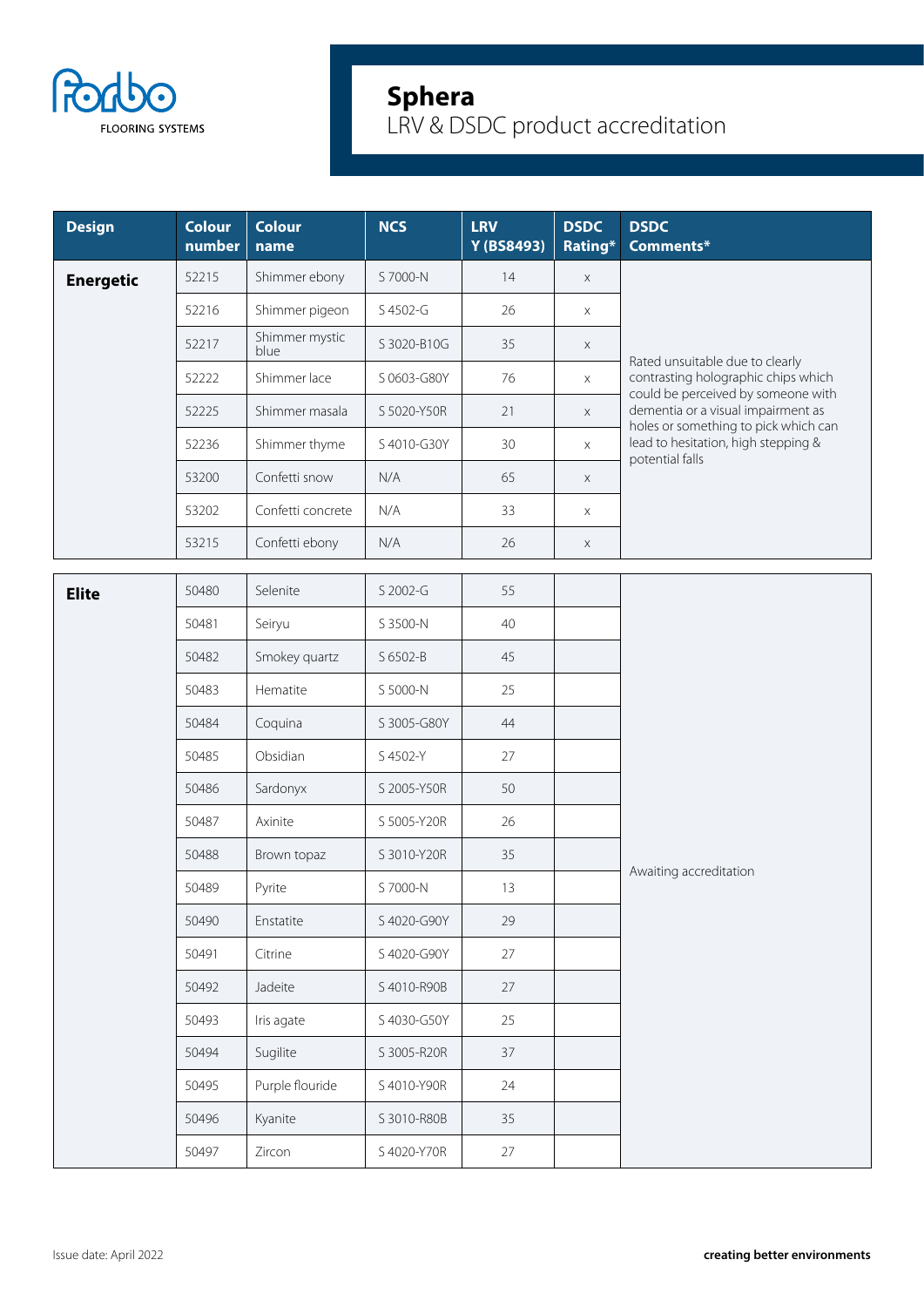

| <b>Design</b>    | <b>Colour</b><br>number | <b>Colour</b><br>name | <b>NCS</b>  | <b>LRV</b><br>Y (BS8493) | <b>DSDC</b><br>Rating* | <b>DSDC</b><br><b>Comments</b>                                                                                                                                                                                                                                    |
|------------------|-------------------------|-----------------------|-------------|--------------------------|------------------------|-------------------------------------------------------------------------------------------------------------------------------------------------------------------------------------------------------------------------------------------------------------------|
| <b>Sphera SD</b> | SD 550000               | White                 | S 1502-G50Y | 65                       | 1 <sub>b</sub>         | Rated 1b as the speckles within the pattern<br>are very close tonally to the background.<br>A more subtle natural dappled effect with<br>less contrast across the design. When<br>viewed in mono setting (where hue is<br>removed) the sample looks almost plain. |
|                  | SD 550003               | Light neutral grey    | S 2500-N    | 52                       | $\mathsf X$            | Rated unsuitable due to the strongly<br>contrasting white chips which create a<br>random blotchy pattern. The chips could<br>appear to be things to pick up or clean<br>which could potentially cause issues for<br>some people with dementia.                    |
|                  | SD 550005               | Dark neutral grey     | S 4502-B    | 27                       | $\mathsf X$            |                                                                                                                                                                                                                                                                   |
|                  | SD 550007               | Grey sky              | S 2002-B50G | 59                       | 1 <sub>b</sub>         | Rated 1b as the speckles within the pattern<br>are very close tonally to the background.<br>A more subtle natural dappled effect with<br>less contrast across the design. When<br>viewed in mono setting (where hue is<br>removed) the sample looks almost plain. |
|                  | SD 550008               | Silver grey           | S 2502-B    | 47                       | $\mathsf X$            | Rated unsuitable due to the strongly<br>contrasting white chips which create a<br>random blotchy pattern. The chips could<br>appear to be things to pick up or clean<br>which could potentially cause issues for<br>some people with dementia.                    |
|                  | SD 550017               | Ivory                 | S 1500-N    | 62                       | 1 <sub>b</sub>         | Rated 1b as the speckles within the pattern<br>are very close tonally to the background.<br>A more subtle natural dappled effect with<br>less contrast across the design. When<br>viewed in mono setting (where hue is<br>removed) the sample looks almost plain. |
|                  | SD 550023               | Sand                  | S 2005-Y40R | 51                       | $\mathsf X$            |                                                                                                                                                                                                                                                                   |
|                  | SD 550018               | Mortar                | S 2502-Y    | 47                       | Χ                      |                                                                                                                                                                                                                                                                   |
|                  | SD 550036               | Water                 | S 1510-R90B | 57                       | $\times$               |                                                                                                                                                                                                                                                                   |
|                  | SD 550037               | China blue            | S 2030-R90B | 38                       | $\times$               | Rated unsuitable due to the strongly<br>contrasting white chips which create a<br>random blotchy pattern. The chips could                                                                                                                                         |
|                  | SD 550032               | Soft lilac            | S 2005-R50B | 53                       | $\times$               | appear to be things to pick up or clean<br>which could potentially cause issues for<br>some people with dementia.                                                                                                                                                 |
|                  | SD 550034               | Amethyst              | S 5030-R30B | 17                       | $\times$               |                                                                                                                                                                                                                                                                   |
|                  | SD 550049               | Yellow green          | S 2050-G60Y | 46                       | $\times$               |                                                                                                                                                                                                                                                                   |
|                  | SD 550050               | Olive                 | S4010-G10Y  | 31                       | Χ                      |                                                                                                                                                                                                                                                                   |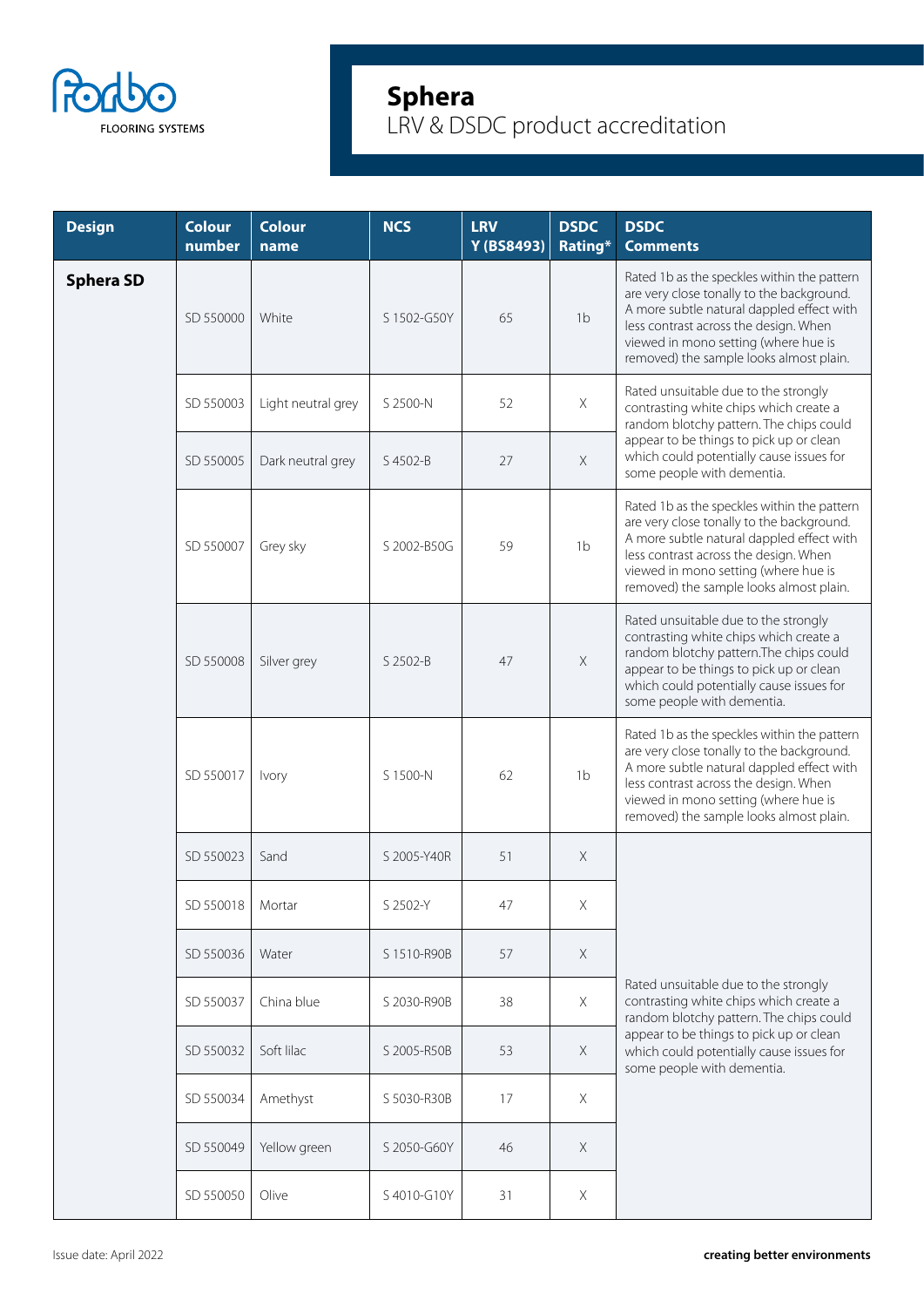

| <b>Design</b>    | <b>Colour</b><br>number | <b>Colour</b><br>name | <b>NCS</b>  | <b>LRV</b><br>Y (BS8493) | <b>DSDC</b><br>Rating* | <b>DSDC</b><br><b>Comments</b>                                                                                                                                                                                                                                             |
|------------------|-------------------------|-----------------------|-------------|--------------------------|------------------------|----------------------------------------------------------------------------------------------------------------------------------------------------------------------------------------------------------------------------------------------------------------------------|
| <b>Sphera EC</b> | EC 450000               | White                 | S 1502-G50Y | 63                       | Χ                      | Rated unsuitable due to the strongly<br>contrasting dark grey chips which create<br>a random blotchy pattern. These chips                                                                                                                                                  |
|                  | EC 450003               | Light neutral grey    | S 2500-N    | 48                       | Χ                      | could be viewed by people with dementia<br>as something to avoid, clean or pick up<br>which could potentially lead to trips & falls.                                                                                                                                       |
|                  | EC 450005               | Dark neutral grey     | S 4502-B    | 23                       | X                      | Rated unsuitable due to the strongly<br>contrasting dark grey & light grey chips<br>which create a random blotchy pattern.<br>These chips could be viewed by people<br>with dementia as something to avoid or<br>pick up which could potentially lead to<br>trips & falls. |
|                  | EC 450007               | Grey sky              | S 2002-B50G | 55                       | Χ                      |                                                                                                                                                                                                                                                                            |
|                  | EC 450008               | Silver grey           | S 2502-B    | 42                       | $\times$               |                                                                                                                                                                                                                                                                            |
|                  | EC 450017               | Ivory                 | S 1500-N    | 56                       | Χ                      | Rated unsuitable due to the strongly<br>contrasting dark grey chips which                                                                                                                                                                                                  |
|                  | EC 450018               | Mortar                | S 2502-Y    | 46                       | $\times$               | create a random blotchy pattern. These<br>chips could be viewed by people with<br>dementia as something to avoid, clean<br>or pick up which could potentially lead to<br>trips & falls.                                                                                    |
|                  | EC 450036               | Water                 | S 1510-R90B | 54                       | Χ                      |                                                                                                                                                                                                                                                                            |
|                  | EC 450037               | China blue            | S 2030-R90B | 35                       | X                      |                                                                                                                                                                                                                                                                            |
|                  | EC 450032               | Soft lilac            | S 2005-R50B | 50                       | $\times$               |                                                                                                                                                                                                                                                                            |
|                  | EC 450034   Amethyst    |                       | S 5030-R30B | 13                       | X                      | Rated unsuitable due to the strongly<br>contrasting dark grey & light grey chips<br>which create a random blotchy pattern.<br>These chips could be viewed by people<br>with dementia as something to avoid or<br>pick up which could potentially lead to<br>trips & falls. |
|                  | EC 450049               | Yellow green          | S 2050-G60Y | 42                       | Χ                      | Rated unsuitable due to the strongly<br>contrasting dark grey chips which create<br>a random blotchy pattern. These chips<br>could be viewed by people with dementia<br>as something to avoid, clean or pick up<br>which could potentially lead to trips & falls.          |
|                  | EC 450050               | Olive                 | S4010-G10Y  | 28                       | Χ                      | Rated unsuitable due to the strongly<br>contrasting dark grey & light grey chips<br>which create a random blotchy pattern.<br>These chips could be viewed by people<br>with dementia as something to avoid or<br>pick up which could potentially lead to<br>trips & falls. |